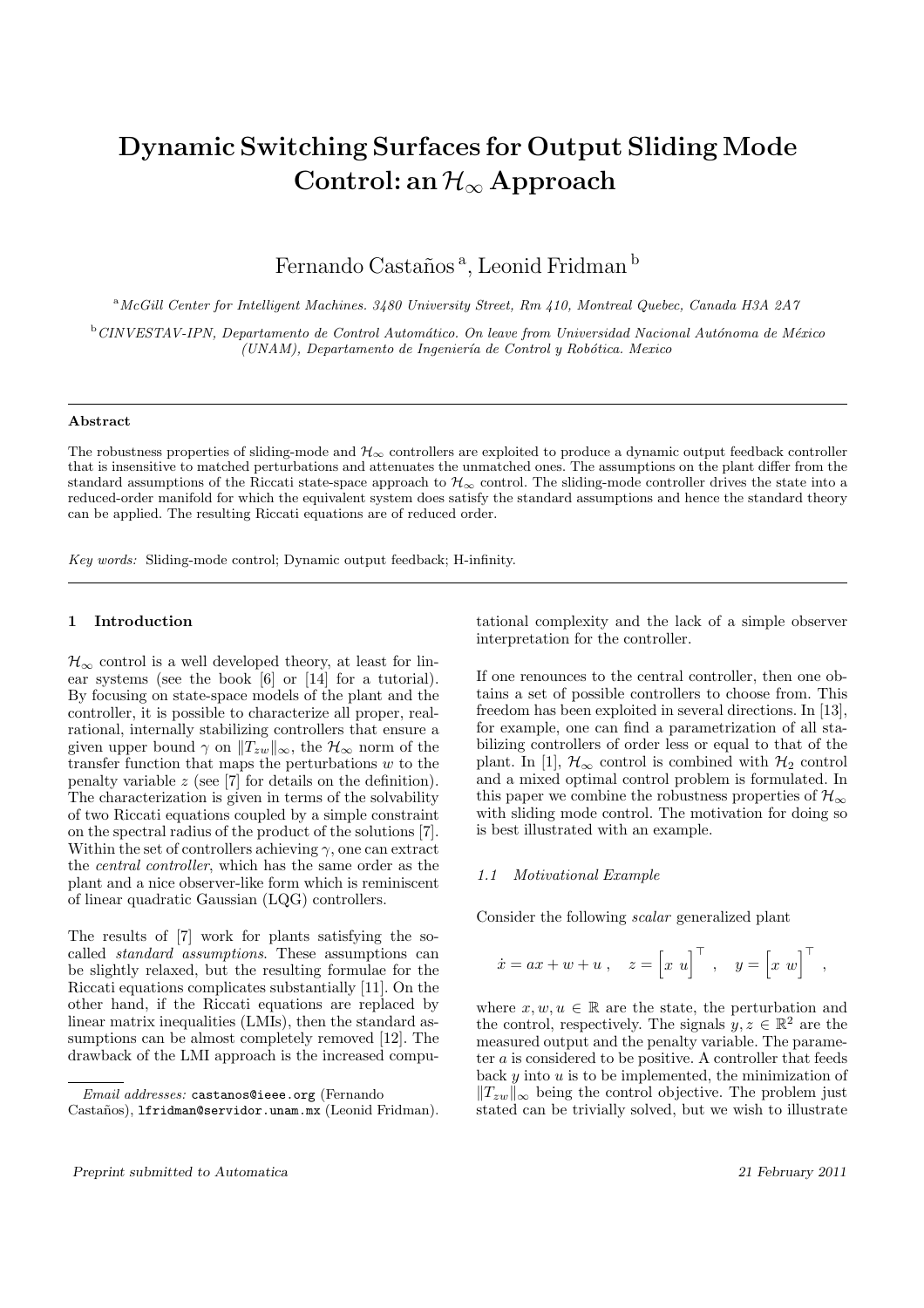

Fig. 1. Solutions of Riccati's equation. The only non negative solution  $(X_+)$  is discontinuous at the infimum value  $\gamma_{\text{opt}} = 1$ .

on the standard method of  $\mathcal{H}_{\infty}$  and the conditions required to apply it. This simple system complies with the assumptions required by the *full information* problem described in [7], so for a given  $\gamma > 0$ , there exists a controller which ensures that  $||T_{zw}||_{\infty} < \gamma$  if, and only if,

$$
X^2(1 - \gamma^{-2}) - 2aX - 1 = 0
$$

for some  $X \geq 0$ , the possible solutions of the quadratic equation being  $X = (a \pm \sqrt{a^2 + (1 - \gamma^{-2})})/(1 - \gamma^{-2}).$ 

Consider now the problem of finding the optimal value  $\gamma_{\text{opt}}$ . For X to be non-negative, one has  $\gamma \geq 1$ , which establishes the lower bound on  $\gamma$ . But notice that  $\gamma_{\text{opt}} = 1$ corresponds to the  $\text{infimum}$  value of  $\gamma$ , the actual minimum does not exist:  $X \to \pm \infty$  as  $\gamma \to 1$  (see Fig. 1). Since X is discontinuous at  $\gamma_{\text{opt}}$ , one would expect a computer program performing an automated search on  $\gamma_{\text{opt}}$  to behave poorly. Indeed, for  $a = 1$ , the command  $\hbox{hinstsyn}^1$  returns a dynamic controller along with the output

|  | Test bounds: $0.0000 \le \text{gamma} \le -0.7086$    |  |  |
|--|-------------------------------------------------------|--|--|
|  | gamma hamx_eig xinf_eig hamy_eig yinf_eig nrho_xy p/f |  |  |
|  | 0.709 9.2e-02 -2.7e-07 1.4e+00 5.9e-07 0.0000 p       |  |  |

The minimal eigenvalue of the solution of one of the Riccati equations equals  $-2.7 \cdot 10^{-7}$ , which is negative and hence violates the condition that guaranties the upper bound on the  $\mathcal{H}_{\infty}$  norm. Nevertheless, the obtained minimal eigenvalue is very close to zero, within the bounds of a reasonable tolerance to numerical error, so the letter p on the far right of the output indicates that the numerical algorithm considers the test as *passed*. However, because of the discontinuity, the estimated  $\hat{\gamma}_{\text{opt}} = 0.7086$ presents an error of almost 30%. Moreover, the closedloop is unstable. A more thorough discussion on the numerical aspect of  $\mathcal{H}_{\infty}$  optimization can be found in [9,10].

Suppose now that  $\bar{w}$  is a known bound for  $|w|$  ( $|w| < \bar{w}$ ) and let us take a typical sliding-mode controller

 $u = -ax - \bar{w}\operatorname{sign}(x)$ .

The dynamics of the closed-loop are  $\dot{x} = w - \bar{w} \operatorname{sign}(x)$ , where the solutions are understood in the sense of Filippov. Clearly, x goes to zero in a finite period of time and remains there for all future time. For the purposes of analysis, when  $x = 0$ , an equivalent control  $u_{eq}$  [16] satisfying  $\dot{x} = ax + w + u_{\text{eq}} = 0$  is to be found. In our case  $u_{eq} = -w$ , so  $||z|| = ||w||$  (recall that  $x = 0$ ), which implies that  $||z||_2 = ||w||_2$ . ( $|| \cdot ||$  denotes the Euclidean norm and  $\|\cdot\|_2$  denotes the  $\mathcal{L}_2$  norm). This means that the input-output gain equals  $\gamma_{\text{opt}}$  (see [17] for a generalization of  $\mathcal{H}_{\infty}$  in a nonlinear setting). Thus, for this particular problem, in which we incorporate information on the bounds of the disturbances, SMC is better suited.

Sliding mode control (SMC) is a powerful and robust technique, with other interesting features such as order reduction of the dynamic equations when the system is in the sliding mode. The motivation for applying SMC also arises naturally with the use of 'on-off' low cost actuators typical in, e.g., hydraulic or pneumatic systems. Nevertheless, SMC alone has some disadvantages. One is the sensitivity to unmatched disturbances, which is usually overcome by assuming that disturbances are only of the matched type. Another disadvantage is the requirement of full state feedback, where a straightforward estimation in place of the states results in detriment of the robust properties of the controller. The problem of output feedback using SMC has been addressed in [18,5], for example. As an example of unmatched disturbance attenuation see [2].

Contribution. We construct a dynamic surface where an  $\mathcal{H}_{\infty}$  *reduced-order* observer is used to estimate the state. We show that under reasonable assumptions the robustness properties of the SMC controller are maintained, and that when combining SMC and  $\mathcal{H}_{\infty}$  techniques, it is possible to achieve several goals at the same time: (dynamic) output feedback, complete matched disturbance compensation and unmatched disturbance attenuation.

We take the usual approach of transforming the system into a normal (or regular) form. However, since we are considering the problem of output feedback, special care has to be taken so that not only stabilizability but also detectability is preserved by the reduced-order system. We propose a transformation that not only renders the reduced-order system stabilizable, but also detectable with respect to a certain output. Such output is not directly available, but can be recovered implicitly by changing the structure of the reduced-order  $\mathcal{H}_{\infty}$  controller.

<sup>1</sup> Robust Control Toolbox, Matlab R2009b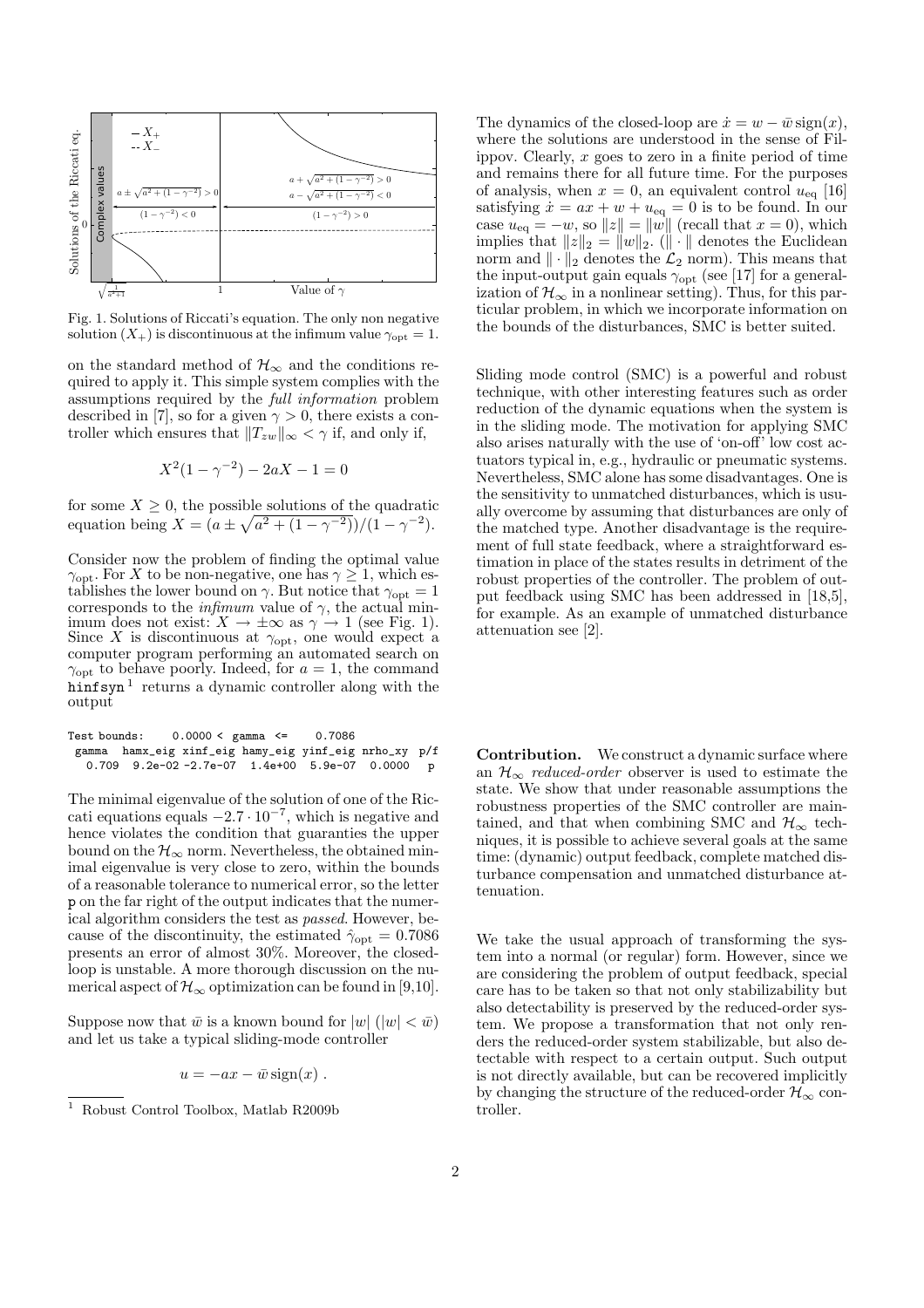## 2 Output Regular Forms

Consider a linear time-invariant plant

$$
\Sigma_{\mathbf{p}}: \quad \dot{x} = Ax + B_{\mathbf{w}}w + Bu \,, \quad y = Cx \,, \qquad (1)
$$

where  $x \in \mathbb{R}^n$  is the state of the plant,  $w \in \mathbb{R}^{m_1}$  is an exogenous signal containing perturbations or model uncertainties. The signal  $u \in \mathbb{R}^{m_2}$  is the control and  $y \in \mathbb{R}^{m_2}$  is the measured output. The matrices B and C are full-rank.

The standard regular form [16] works with systems for which the whole state can be measured. In the *output* feedback control case, a similar procedure can be carried out, but special care has to be taken so that the resulting subsystems are not only stabilizable, but also detectable [8,3]. We shall show in the following sections that the design of the sliding surface becomes simpler if the plant is in the form

$$
\Sigma_{\rm pr}: \begin{cases} \n\dot{x}_1 = A_{11}x_1 + A_{12}x_2 + B_{11}w \\
\dot{x}_2 = A_{21}x_1 + A_{22}x_2 + B_{21}w + u \quad . \quad (2) \\
y = x_2 \n\end{cases}
$$

In order to be able to transform a given system  $\Sigma_{\rm p}$  into  $\Sigma_{\text{pr}}$  we will need the following assumption.

Assumption 1  $\Sigma_p$  *satisfies: (i)*  $(A, B)$  *is stabilizable and*  $(A, C)$  *detectable;* (*ii*) rank $(CB) = m_2$ .

Assumption (i) is necessary and sufficient for  $\Sigma_{\rm p}$  to be internally stabilizable  $^2$ . An interpretation of (ii) is that, for the sliding mode controller to be effective, we need to measure all the state components that are matched by the controller (i.e., that belong to the span of  $B$ ). This assumption can be found elsewhere in the literature [8, Ch. 5], [3].

**Lemma 2** *Consider a plant*  $\Sigma_p$  *as in (1) and satisfying Assumption 1. Define the (invertible) transformation on the output*  $\bar{y} = (CB)^{-1}y$ *, and construct the corresponding plant*

$$
\bar{\Sigma}_{\rm p} : \begin{cases} \dot{x} = Ax + B_{\rm w}w + Bu \\ \bar{y} = (CB)^{-1}Cx \end{cases}
$$

.

*The following holds:*

*(I) There exists an equivalence transformation* P *for* which the representation of  $\bar{\Sigma}_{\rm p}$  is in the output reg $ular form (2), with some B<sub>11</sub> and B<sub>21</sub> of appro$ *priate dimensions.*

*(II)* The resulting pairs  $(A_{11}, A_{12})$  and  $(A_{11}, A_{21})$  are *stabilizable and detectable, respectively.*

In other words, given a  $\Sigma_p$  satisfying Assumption 1, it can always be put in output regular form (up to the transformation  $Q = (CB)^{-1}$  on the output). Without further loss of generality, we can restrict our attention to systems in output regular form.

Before stating the proof, let us define  $\mathbb{C}_+$  as the closed right half complex plane. Also, let us establish some facts about pseudo-inverses. Given a matrix  $M$ , we use  $M^+$ to denote the Moore-Penrose pseudo-inverse [15]. We denote by  $M^{\perp}$  any matrix with a maximum number of independent columns which are orthogonal to those of M, that is, such that  $M^{\top}M^{\perp} = 0$ . It can be shown that  $I = MM^+ + M^{\perp}M^{\perp^+}$ , where  $M^{\perp^+}$  is the Moore-Penrose pseudo-inverse of  $M^{\perp}$  [4].

PROOF. To prove statement (I) of the lemma, consider the equivalence transformation  $x' = Px$ , with

$$
P = \begin{bmatrix} I_{n-m_2} & 0 \\ G & I_{m_2} \end{bmatrix} \begin{bmatrix} B^{\perp^+} \\ B^+ \end{bmatrix} = \begin{bmatrix} B^{\perp^+} \\ GB^{\perp^+} + B^+ \end{bmatrix} ,
$$

where G is an  $m_2 \times (n - m_2)$  matrix to be defined later. For any  $G$ , the inverse of  $P$  is given by

$$
P^{-1} = \begin{bmatrix} B^{\perp} & B \end{bmatrix} \begin{bmatrix} I_{n-m_2} & 0 \\ -G & I_{m_2} \end{bmatrix} = \begin{bmatrix} B^{\perp} - BG & B \end{bmatrix}.
$$

By directly computing

$$
PB = \begin{bmatrix} 0 \\ I \end{bmatrix}, \quad PB_{\mathbf{w}} = \begin{bmatrix} B^{\perp +} B_{\mathbf{w}} \\ (GB^{\perp +} + B^{+})B_{\mathbf{w}} \end{bmatrix}
$$

and  $CP^{-1} = \left[ C(B^{\perp} - BG) \; CB \right]$ , one can readily verify that, in x'-coordinates,  $\Sigma_p$  has the representation

$$
\Sigma_{\rm p} : \begin{cases} \dot{x}'_1 = A_{11}x'_1 + A_{12}x'_2 + B_{11}w \\ \dot{x}'_2 = A_{21}x'_1 + A_{22}x'_2 + B_{21}w + u \\ y = \begin{bmatrix} C(B^\perp - BG) & CB \end{bmatrix} x' \end{cases} \tag{3}
$$

with

$$
\begin{bmatrix} A_{11} & A_{12} \\ A_{21} & A_{22} \end{bmatrix} := PAP^{-1}, \quad B_{11} := B^{\perp +} B_{w}
$$

and  $B_{21} := (GB^{\perp +} + B^{\perp})B_{w}$ .

<sup>&</sup>lt;sup>2</sup> We say that  $\Sigma_{\rm p}$  is internally stable if  $w \equiv 0$  implies that the states of the plant and the controller go to zero.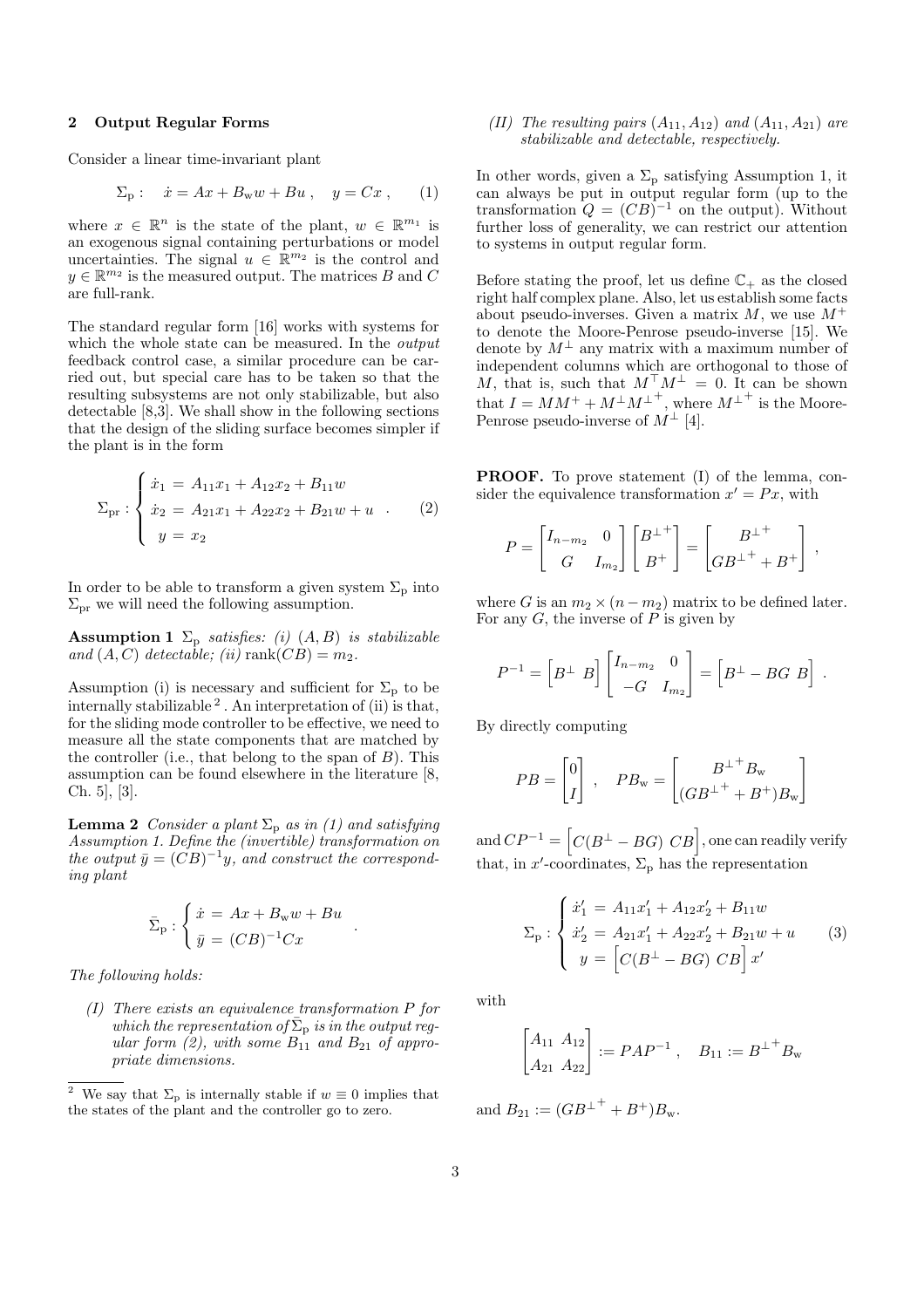Applying the output transformation  $\bar{y} = (CB)^{-1}y$  to the plant described by (3) gives

$$
\bar{y} = \left[ (CB)^{-1}CB^{\perp} - G I_{m_2} \right] x' . \tag{4}
$$

Setting  $G = (CB)^{-1}CB^{\perp}$  in (4) yields the desired statespace representation

$$
\bar{\Sigma}_{\rm p} : \begin{cases} \dot{x}_1' = A_{11}x_1' + A_{12}x_2' + B_{11}w \\ \dot{x}_2' = A_{21}x_1' + A_{22}x_2' + B_{21}w + u \\ \bar{y} = x_2' \end{cases}.
$$

Note that  $B_{21}$  simplifies to  $B_{21} = (CB)^{-1}CB_{w}$ .

To see why (II) holds, recall that a linear system is stabilizable if, and only if, rank  $\left[\lambda I - A\right]B$  = n for all  $\lambda \in \mathbb{C}_+$  (Popov-Belevitch-Hautus test). Since stabilizability is invariant under equivalence transformations, we have that

rank 
$$
\begin{bmatrix} \lambda I_{n-m_2} - A_{11} & -A_{22} \\ -A_{21} & \lambda I_{m_2} - A_{11} \end{bmatrix} \begin{bmatrix} 0 \\ I_{m_2} \end{bmatrix} = n
$$
 (5)

for all  $\lambda \in \mathbb{C}_+$ . The presence of  $I_{m_2}$  in the lower right corner of (5) implies that, for all  $\lambda$ , the last  $m_2$  rows are independent of each other. The presence of 0 above  $I_{m_2}$ means that these columns are also independent from the rest. In other words,

rank 
$$
\left[ \lambda I_{n-m_2} - A_{11} \middle| - A_{22} \right] = n - m_2
$$

for all  $\lambda \in \mathbb{C}_+$ , which is equivalent to the stabilizability of (A11, A22). Detectability follows *mutatis mutandis*.

# 3 Dynamic Sliding Surfaces with an  $\mathcal{H}_{\infty}$  Bound

Consider a plant  $\Sigma_{\text{pr}}$  given in the output regular form (2). This particular form makes possible the use of  $x_2$  as a virtual control  $u<sub>v</sub>$  for the dynamics of  $x_1$  [16], that is,

$$
\dot{x}_1 = A_{11}x_1 + B_{11}w + B_2u_v , \qquad (6)
$$

with  $B_2 := A_{12}$  and  $u_v := x_2$ . Define the virtual output

$$
y_{\mathbf{v}} := \dot{y} - A_{22}y - u \tag{7}
$$

(later on, we will eliminate the need for  $\dot{y}$ ). According to the third and second rows in (2), we can also write  $y_v$  as

$$
y_{v} = C_2 x_1 + D_{21} w \tag{8}
$$

with  $C_2 := A_{21}$  and  $D_{21} := B_{21}$  (recall that, according to Lemma 2, the pair  $(A_{11}, C_2)$  is detectable). Define the

weighting function or penalty variable  $z \in \mathbb{R}^{p_1}$  as

$$
z = C_1 x_1 + D_{12} x_2 , \t\t(9)
$$

with  $C_1$  and  $D_{12}$  of appropriate dimensions. By binding together (6), (9) and (8) we obtain the *reduced-order* generalized plant  $\Sigma_{p1}$ .

We now consider the sub-problem of designing a virtual controller  $\Sigma_{k1}$  that we will use to construct the sliding surface. We design a sliding surface along which the  $\mathcal{H}_{\infty}$ norm of  $T_{zw}$  is bounded by some value  $\gamma > 0$ . The idea is to apply the standard state-space  $\mathcal{H}_{\infty}$  theory to the reduced-order system, the main difficulty now being the fulfillment of the *standard assumptions* (which guarantee internal stability [7]) and the retrieval of the virtual output  $y_{\rm v}$ .

Lemma 3 *Suppose that Assumption 1 holds together with*

$$
\text{span}\{B, AB\} \subseteq \text{span}\, B_{\text{w}}\,. \tag{10}
$$

*Consider the reduced-order plant*  $\Sigma_{p1}$  *given by (6), (9) and (8). Then:*

 $(I)$   $(A_{11}, B_{11})$  *is stabilizable.*  $(H)$  There exists a matrix  $J \in \mathbb{R}^{m_1 \times m_2}$  such that  $J^{\top}\left[B_{11}^{\top} D_{21}^{\top}\right] = \left[0 I_{m_2}\right].$ 

*Moreover, if the matrices*  $C_1$  *and*  $D_{12}$  *satisfy* 

$$
D_{12}^{\top} \left[ C_1 \ D_{12} \right] = \left[ 0 \ \beta I_{m_2} \right] \tag{11}
$$

*for some*  $\beta \neq 0$ , then internal stability of the closed*loop formed by*  $\Sigma_{p1}$  *and an arbitrary controller*  $\Sigma_{k1}$  *is equivalent to input–output stability.*

Typically,  $C_1$  and  $D_{12}$  are design parameters, so in principle it is not difficult to fulfill (11). If the inclusion (10) is not satisfied for the original problem, it can always be enforced by adding the necessary columns to  $B_{\rm w}$ , i.e., by considering a larger class of perturbations — The result, though, is a more conservative controller with increased  $\gamma$  — The proof of the lemma, which we omit because of space constraints, follows along the same lines as [7, Lemma 16].

The following theorem shows how to recover  $y<sub>v</sub>$  and use it to construct the dynamic sliding surface.

**Theorem 4** *Consider a plant*  $\Sigma_{\text{pr}}$  *in regular form and satisfying Assumption 1,* (10) *and* (11)*. Suppose that there exists positive semi-definite matrices*  $X_{\infty}$  *and*  $Y_{\infty}$ *such that*

(i) 
$$
A_{11}^{\top} X_{\infty} + X_{\infty} A_{11} + X_{\infty} (\gamma^{-2} B_{11} B_{11}^{\top} - B_2 B_2^{\top}) X_{\infty} = -C_1^{\top} C_1.
$$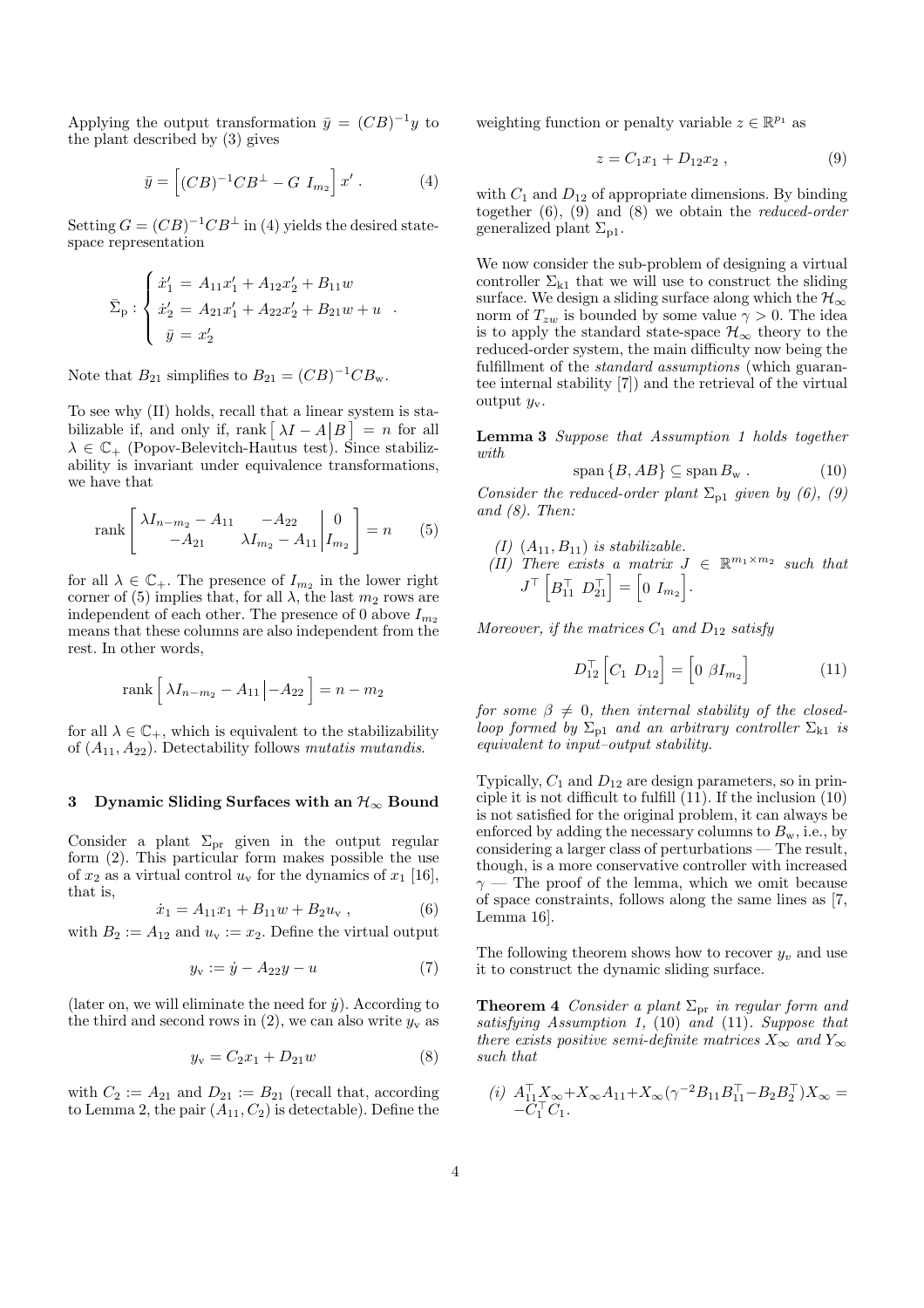(*ii*) 
$$
A_{11}Y_{\infty} + Y_{\infty}A_{11}^{\top} + Y_{\infty}(\gamma^{-2}C_{1}^{\top}C_{1} - C_{2}^{\top}C_{2})Y_{\infty} =
$$
  
 $-B_{11}B_{11}^{\top}.$   
(*iii*)  $\rho(X_{\infty}Y_{\infty}) < \gamma^{2}.$ 

Let  $\xi \in \mathbb{R}^{n-m}$  *be the state of the controller and update it according to the dynamics*

$$
\dot{\xi} = \hat{A}_{\infty}\xi + (Z_{\infty}L_{\infty}A_{22} - A_{\infty}Z_{\infty}L_{\infty})y + Z_{\infty}L_{\infty}u , (12)
$$

*where*

 $\hat{A}_{\infty} := A_{11} + \gamma^{-2} B_{11} B_{11}^{\top} X_{\infty} + B_2 F_{\infty} + Z_{\infty} L_{\infty} C_2$ ,  $F_{\infty} := -B_2^{\top} X_{\infty} , \quad L_{\infty} := -Y_{\infty} C_2^{\top} \quad and$  $Z_{\infty} := (I_{n-m_2} - \gamma^{-2} Y_{\infty} X_{\infty})^{-1}.$ 

*Construct the dynamic sliding surface*

$$
S = \{ (\xi, y) | s(\xi, y) = 0 \},
$$

*where the switching variable* s *is given by*

$$
s(\xi, y) = F_{\infty}\xi - (F_{\infty}Z_{\infty}L_{\infty} + I_{m_2})y .
$$
 (13)

*Then, the system trajectories along* S *satisfy the bound*  $||z||_2 < \gamma ||w||_2$  *and the implication*  $w \equiv 0 \Rightarrow$  $\lim_{t\to\infty}(x,\xi)=0.$ 

PROOF. Define the auxiliary variable

$$
\hat{x}_1 = \xi - Z_{\infty} L_{\infty} y \tag{14}
$$

and use  $(12)$ ,  $(14)$  and  $(7)$  to obtain the dynamics

$$
\dot{\hat{x}}_1 = \hat{A}_{\infty}\hat{x}_1 - Z_{\infty}L_{\infty}y_{\rm v} \ . \tag{15}
$$

By the definition of the sliding surface, the trajectories along it satisfy the constraint

$$
y = F_{\infty} (\xi - Z_{\infty} L_{\infty} y) = F_{\infty} \hat{x}_1 , \qquad (16)
$$

but  $y = x_2 = u_v$ , so  $u_v = F_\infty \hat{x}_1$ . This equation, together with (15), describes the central controller achieving  $||T_{zw}||_{\infty} < \gamma$  for the reduced order system  $\Sigma_{p1}$  (see Theorem 3 in [7]).

From Lemma 3, we have that  $w \equiv 0 \Rightarrow \lim_{t \to \infty} (x_1, \hat{x}_1) =$ 0. From (16) it is clear that  $y = x_2 \rightarrow 0$  as  $\hat{x}_1 \rightarrow 0$ , so the whole state  $x \to 0$  as  $t \to \infty$ . From (14) it is also clear that  $\xi \to 0$  as  $(y, \hat{x}_1) \to 0$ . In conclusion, we have that  $w \equiv 0 \Rightarrow \lim_{t \to \infty} (x, \xi) = 0$  and internal stability is established.

## 4 Enforcing the Sliding Modes

To actually enforce the sliding modes, we will need the following.

**Assumption 5** *There is a known positive constant*  $\bar{w}$ *such that*  $||w|| \leq \bar{w}$  *for all t. The initial value of the state of the plant satisfies*  $||x_1(0)|| \le \bar{x}_1$  *for some known*  $\bar{x}_1$ *.* 

Let us take  $V(s) = \frac{1}{2} ||s||^2$  as a Lyapunov function to analyse the behavior of s. The derivative of s along time is, according to (13) and (12),

$$
\dot{s} = \eta(\xi, y) - (F_{\infty} Z_{\infty} L_{\infty} + I)y_{\rm v} - u \tag{17}
$$

with  $\eta(\xi, y) := F_{\infty} \left( \hat{A}_{\infty} \xi - Z_{\infty} L_{\infty} y \right) - A_{22} y$ . The proposed control is then  $u(\xi, y) = \eta(\xi, y) + M(\xi, y) \frac{s}{\|s\|}$ , where  $M(\xi, y)$  is a positive scalar function satisfying

$$
M(\xi, y) - ||(F_{\infty} Z_{\infty} L_{\infty} + I)(A_{21} x_1 + B_{21} w)|| > \delta
$$
 (18)

for some positive constant  $\delta$  (because of Assumption 5, such a  $\delta$  always exists). The time derivative of the Lyapunov function satisfies  $\dot{V} \leq -\delta ||s|| = -\delta \sqrt{2} \sqrt{V}$ , which shows that s converges to zero in finite time.

### 5 Numerical example

Consider a plant (1) parametrized by the matrices

$$
A = \begin{bmatrix} 0 & 1 & 0 \\ 0 & 0 & 1 \\ -2 & 1 & -1 \end{bmatrix} , B_{\mathbf{w}} = \begin{bmatrix} 0 & 0 \\ 0 & 1 \\ 1 & 0 \end{bmatrix} , B = \begin{bmatrix} 0 \\ 0 \\ 1 \end{bmatrix} ,
$$

and  $C = \begin{bmatrix} 0 & 0 & 1 \end{bmatrix}$ . This example is motivated by the scalar example given in the introduction: it consists of an unstable plant and a perturbation with a component  $(w_1)$  that can be directly compensated by the control.

Let us define the penalty variable  $(z_1, z_2) = (x, u)$ . The algorithm hinfsyn produces a full-order controller with an  $\mathcal{H}_{\infty}$  gain equal to 7.422. The plant is already in output regular form and span  $\{B, AB\} \subseteq \text{span } B_{\text{w}}$ , so let us simply partition the state as  $\bar{x}_1 = \begin{bmatrix} x_1 & x_2 \end{bmatrix}^\top$  and  $\bar{x}_2 = x_3$ and consider the reduced-order system

$$
\dot{\bar{x}}_1 = \begin{bmatrix} 0 & 1 \\ 0 & 0 \end{bmatrix} \bar{x}_1 + \begin{bmatrix} 0 & 0 \\ 0 & 1 \end{bmatrix} w + \begin{bmatrix} 0 \\ 1 \end{bmatrix} u_v
$$

$$
y_v = \begin{bmatrix} -2 & 1 \end{bmatrix} \bar{x}_1 + \begin{bmatrix} 1 & 0 \end{bmatrix} w.
$$

The algorithm hinfsys, when invoked with the output  $(\bar{z}_1, \bar{z}_2) = (\bar{x}_1, 4u_v)$ , gives a controller with an  $\mathcal{H}_{\infty}$  gain